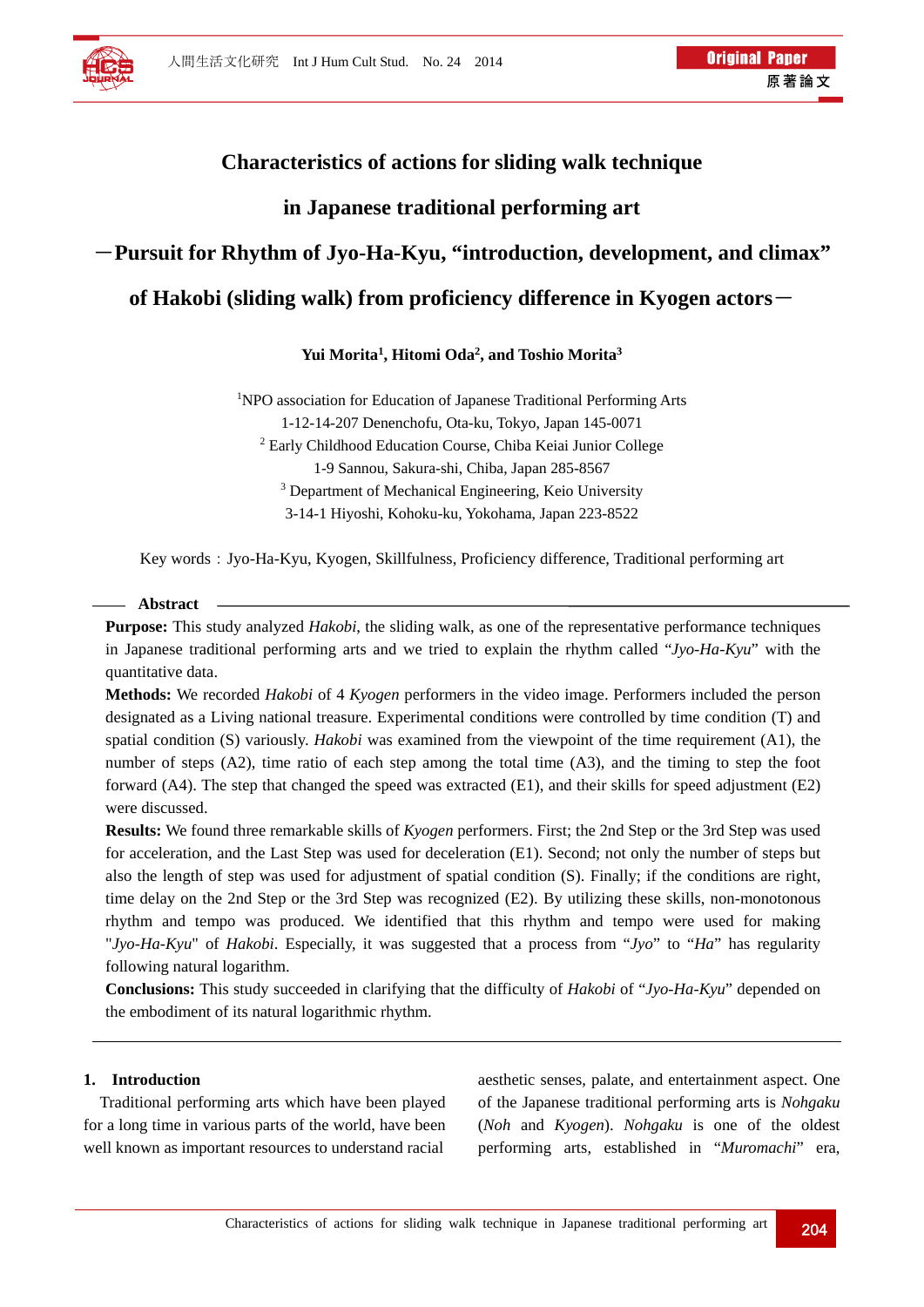

which has been performed for more than 650 years. It has affected other performing arts, including *Bunraku* or *Kabuki* which were established later, and has an elements becoming the source of Japanese performing art. *Nohgaku* was designated first in Japan as a UNESCO World Intangible Cultural Properties. These acting motions consist of three elements, which are basic posture (*Kamae*), walking performed by sliding walk (*Hakobi*), and movement as an action unit (*Shosa*). Among these, sliding walk has been widely known as the typical performance that was representative of *Nohgaku,* and has been adopted in *Bunraku* or *Kabuki*. In the category of dances such as *Nihon Buyo* or *Ryukyu Buyo*, *Hakobi* was also used for walking. It is said that *Hakobi* in *Nohgaku* has influenced their walk  $^{[1],[2]}$ . Therefore, motion analysis of *Hakobi* in *Nohgaku* leads to the understanding of one of the representative performance techniques that spread to the whole performing arts in Japan. It's important, in *Hakobi* of *Nohgaku*, to follows the rhythm called "*Jyo-Ha-Kyu*" [3]. Zeami, who established Noh in *Muromachi* era, said, "The most fascinating part is "*Jyo-Ha-Kyu*" even though it is only in one phrase of performance." [4] It was accepted as an important technique for a long time; many performers explain this as follows with the theory of "*Jyo-Ha-Kyu*". "The speed is accelerated gradually, the strain increased and then a performer stops his/her stepping immediately after absorbing an inertial force at the reaching point"  $[5]$ , "Mildly and smoothly first, accelerating the speed with changes in the middle and dynamically at last" [6], "Start slowly, increase the pace gradually, and end quietly"  $[7]$ , "Start up by keeping energy at the stage of "*Jyo*", accelerate the speed by unharnessing it at the stage of "*Ha*" and increase the speed released all at once at the stage of "*Kyu*"" [8]. Judging from these performers' talk, "*Jyo-Ha-Kyu*" consists of 3 sections and the movement has two patterns of acceleration before stopping the step. However, there are no researches that clearly mention the specific point from which "*Ha*" or "*Kyu*" starts. A sequence of "*Jyo-Ha-Kyu*" is only explained as "the rhythm and the flow of act, which starts from "*Jyo*", develop into "*Ha*" and then converge in "*Kyu*"" [9].

It is said that the performers of *Nohgaku* attain

greater proficiency after more than 50 years' career from the childhood. Zeami also mentioned what kind of action should be learned at respective performer's ages [4]. But he doesn't explain why the training from childhood is required. So, in the interview by the first author to a *Kyogen* performer, a living national treasure  $*1$ , answered this question, "we cannot acquire the skills of *Hakobi* as "*Jyo-Ha-Kyu*" unless we start the training from our childhood." The skill to add the rhythm of "*Jyo-Ha-Kyu*" to *Hakobi* requires high degree of difficulty and it is hardly possible to obtain it unless the performers start the training from a very young age.

On the other hand, there are some researches about the physical aspects in performing arts. Such as the researches for performing arts using motion capture [10],  $[11]$ ,  $[12]$ , the patterns of breath of the performers  $[13]$ , [14],[15], the sliding walk as *Hakobi* including the comparison of muscular activities of walking and floor reaction force about *Nihon Buyo*, *Noh*, and ballet [16a],[16b], about *Kyogen* [17] and 3D analysis of *Ryukyu* dancing  $[18]$ . And analyzing the time required the authors show, in the interpretation that one step before the abrupt stopping step corresponds "*Kyu*" of "*Jyo-Ha-Kyu*" [19].

However, these researches were not conducted on the *Noh* stage (*Nohgaudo*) where *Hakobi* is normally performed but under the experimental environments. And there were almost no research that discussed the proficiency difference with the training start age of performers.

So, in this research, we analyze the data of *Hakobi* with "*Jyo-Ha-Kyu*" on the *Noh* stage regarding 4 *Kyogen* performers including a person designated as a Living national treasure. We tried to explain the rhythm called "*Jyo-Ha-Kyu*" with quantitative data, focusing on proficiency which included the difference of performer's training start age. We compared the results to the previous researches that clarified the skill of the exercise and the required process for music rhythm and tempo. Then we discussed the relation between starting age for their training and the performer's acquirement of the rhythm of "*Jyo-Ha-Kyu*".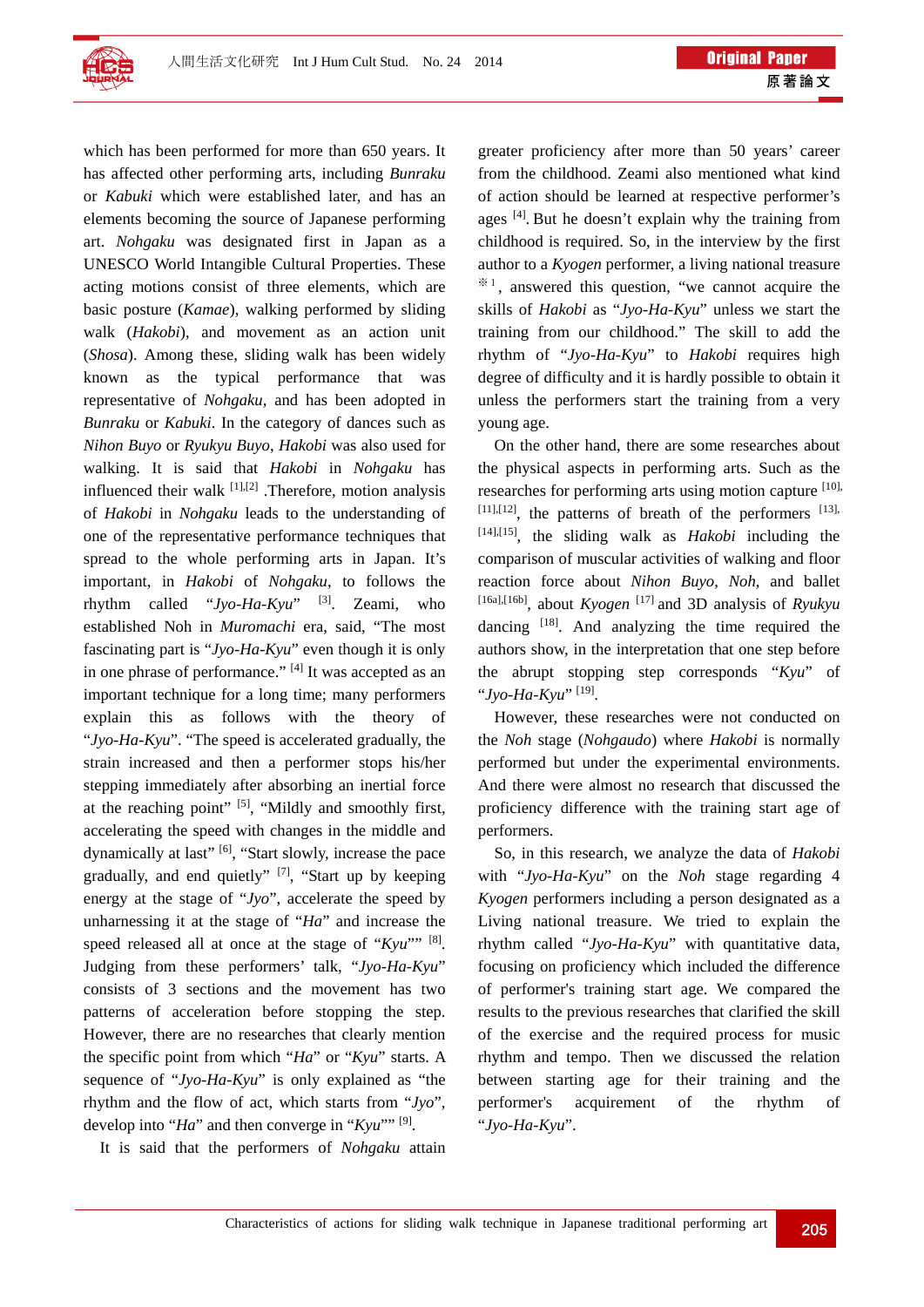

### **2. Methods**

In this research, we will adopt *Hakobi* of *Kyogen* in *Nohgaku* (*Noh* and *Kyogen*). In *Nohgaku*, it is known that there are some differences in basic posture and *Hakobi* according to schools or associations. And also it is known that there was flexibility by performers. In this research, we compare *Hakobi* of 4 performers of *Ohkura* school, the family, where the stylization are especially strict [20].

### **Contents of analysis**

We analyze *Hokobi* not only in the normal performance condition but also in the experimental conditions. As *Hakobi* had both musical and kinematic factors, we set time condition  $(T)$  and spatial condition  $(S)$  in the experiment. The demonstrations were analyzed by watching videos of 4 *Kyogen* performers. We set the contents of analysis as the following 4 points. They are the time requirement (A1), the number of steps (A2), time ratio of each step among the total time (A3), and the timing to step the foot forward (A4). By examining the acquired results from the viewpoint of proficiency difference (mentioned below), we searched the step that changed the speed (E1) and skills of the performers for speed adjustment (E2).

However, *Hakobi* is different from the regular walking and is a unique stepping or way of walking where the soles are slipped along the stage surface without raising heels. Its SWING is a style of sliding forward on the floor and its STANCE is a style of lifting the toe and putting down the toe. We define the action which is kept sliding, lifting the toe up and then putting the toe down as 1 step on the same side (STRIDE).

#### **Research participant (***Kyogen* **performer**)**:**

4 *Kyogen* performers, mentioned below (Table 1), participated in this study. Subject A is an expert that has been designated as Living national treasure. The other three performers have almost the same stage careers. However there is a difference among these three performers: subject B and subject C started the training in their childhood, but subject D started after growing up. In this research, a standard level is set on subject B and C. The proficiency difference is evaluated by two conditions; subject A versus subject B and C; subject D versus subject B and C.

Table 1 Information regarding *Kyogen* performers in this research

| Cooperators in Debut Age<br>the experiment Debut Age |                      | Stage<br>career | $Age$ (at the<br>time of<br>me asurement) | Height | Weight |
|------------------------------------------------------|----------------------|-----------------|-------------------------------------------|--------|--------|
| Subject $A^{*1}$ 5 years old 68 years                |                      |                 | 73 years<br>old                           | 165cm  | 65kg   |
| Subject B                                            | 5 years old 28 years |                 | 32 years<br>old                           | 170cm  | 85kg   |
| Subject C                                            | 6 years old 24 years |                 | 30 years<br>old                           | 170cm  | 67kg   |
| Subject D                                            | 25 years old         | 25 years        | 50 years<br>old                           | 170cm  | 71kg   |

Generally, one's height affects his/her stride, however the stride with *Hakobi* is about  $54 \sim 70 \text{cm}^{[21]}$ and they must perform decided position movement in *Noh* stage with the same number of steps <sup>[3]</sup>.

### **Date and place, and how to record movements:**

February 26, 2010 and March 10, 2010. At Suginami *Nohgakudo* (home *Noh* stage for the research participants). And subjects wore less puffy clothes in order to show the movements clearly. We video-taped the performances from the front, right and left of the stage (Camera A, B, and C in Figure 2) in 30 frames per second. Besides, it is usual to perform in the rehearsal of *Nohgaku* with the same costumes as in the experiment.

# **The contents of the performance:** *Hakobi* **contained in the** *Ko-Mai*※**2 "***Yukiyama***"**

We set the speed of *Utai* as background music for *Ko-Mai* as time condition (T) shown in the following three conditions.

①T-Slow; 1/2×speed, ②T-Normal; 1×speed (normal condition), ③T-Fast; 2×speed

We set the following two conditions as spatial condition (S).

①S-1/1; normal area of the stage (normal condition): The distance for *Hakobi* is about 3meters, ②S-3/4; 3/4 of the normal area of the stage : The distance for *Hakobi* is about 2.3 meters.

"*Yukiyama*" is the performance with 1×speed for 98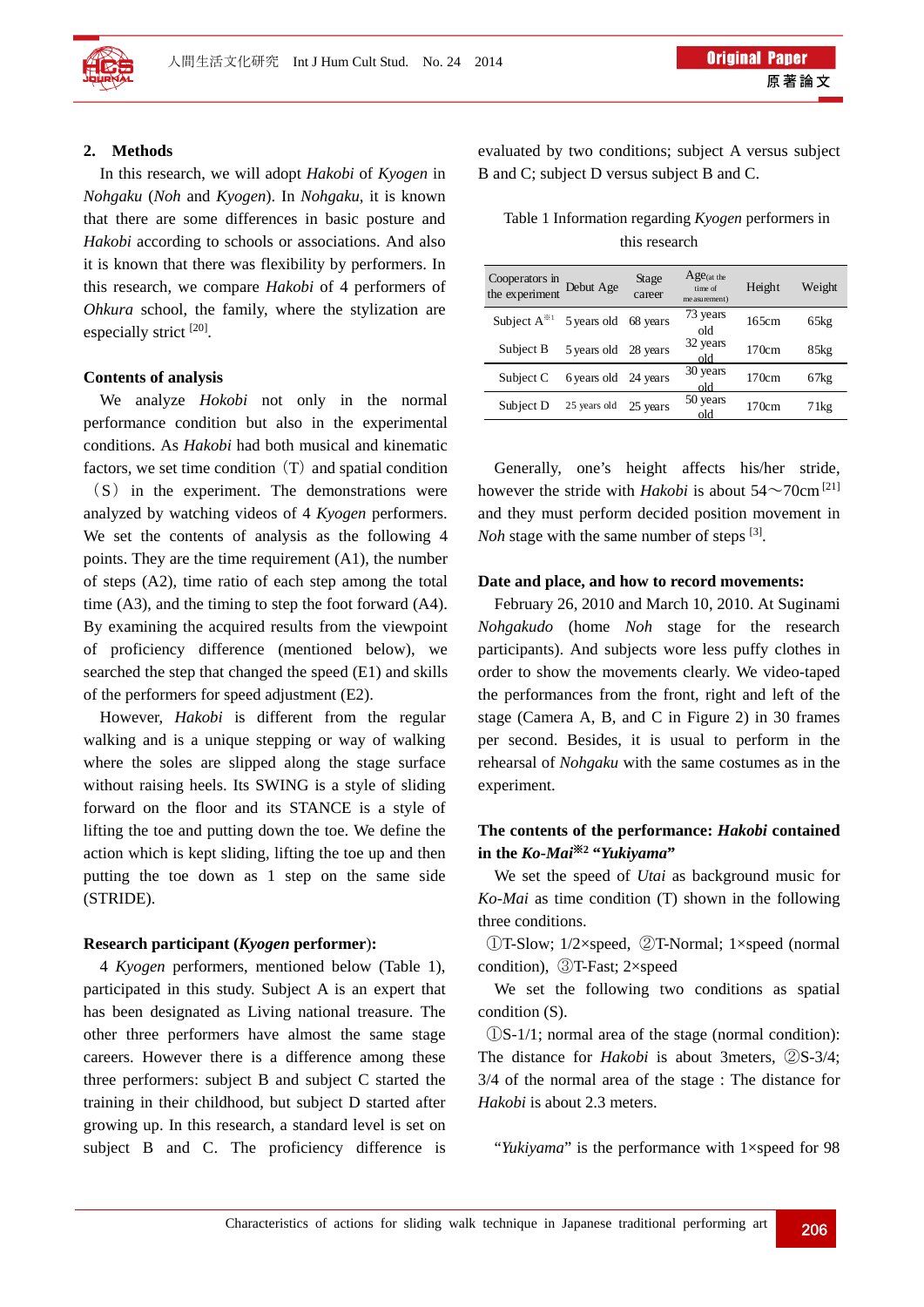

seconds. For this research, *Hakobi*, where the performers step forward (Figure 2, 3) from the central rear part (*Daishoumae*) to the central front part (*Shousaki*), with fanning by both hands and then stop stepping was selected. The reason we have adopted this part of *Hakobi* is, that it is performed as the most basic position movement. We do not discuss the movements of the upper limbs in this research, and assume it a future work. And we researched only legs movements by a video which taped with camera A.



 $S-1/1$   $S-3/4$ Fig. 1 The scenes of the experiment

One of the important skills among physical training by *Nohgaku* performers is to understand the area of the stage (the area of *Noh* stage 6m  $\times$  6m) and always stand completely correctly at the fixed standing position (there are the names respectively at 9 positions of *Noh* stage as shown in Figure 2). It is expected that this skill will have an influence when the movements occur by spatial condition (S).



Fig. 2 *Noh* stage and the positions of the cameras



Fig. 3 Consecutive photographs of subject A's steps (T-Fast of S-1/1)

#### **3. Expected Results**

Regarding *Hakobi* included in the *Ko-Mai* "*Yukiyama*", we analyzed the time requirement (A1), the number of steps (A2), the time ratio of each step among the total time (A3), and the timing to step the foot forward (A4) under 6 conditions, 3 time conditions (T-Slow, Normal, Fast)  $\times$  2 spatial conditions (S-1/1, 3/4).

Regarding the time requirement (A1), we expected that it might be in proportion to the speed as time condition (T) becomes 1/2 or 2 times of the normal speed (P1). Regarding the number of steps (A2), we expected that it might be in proportion to spatial condition (S) (P2), and expected that it might be unified if it was the same spatial condition (S) even it had differences in time condition (T) (P3). Regarding the time ratio of each step among the total time (A3), we expected that the progress for accelerating would be performed based on 2 patterns according to *Geidan* (talk on the arts) that explained "*Jyo-Ha-Kyu*" and be stopped by being slowed down at the last step according to previous research (P4). Regarding the timing to step the foot forward (A4), we expected the possibility that some characteristics of the movements appear due to proficiency difference (P5).

### **4. Results**

4.1. Analysis of the time requirement (A1)

The time requirement under each condition was shown for 4 performers separately in Table 2.

From these, we found that the time used for *Hakobi* was not always the same among 4 performers despite the same background music.

We found out whether the time to perform *Hakobi* would be 1/2, or 2 times of T-Normal in proportion to time condition to be (T-Slow;  $\times 1/2$  speed) or (T-Fast;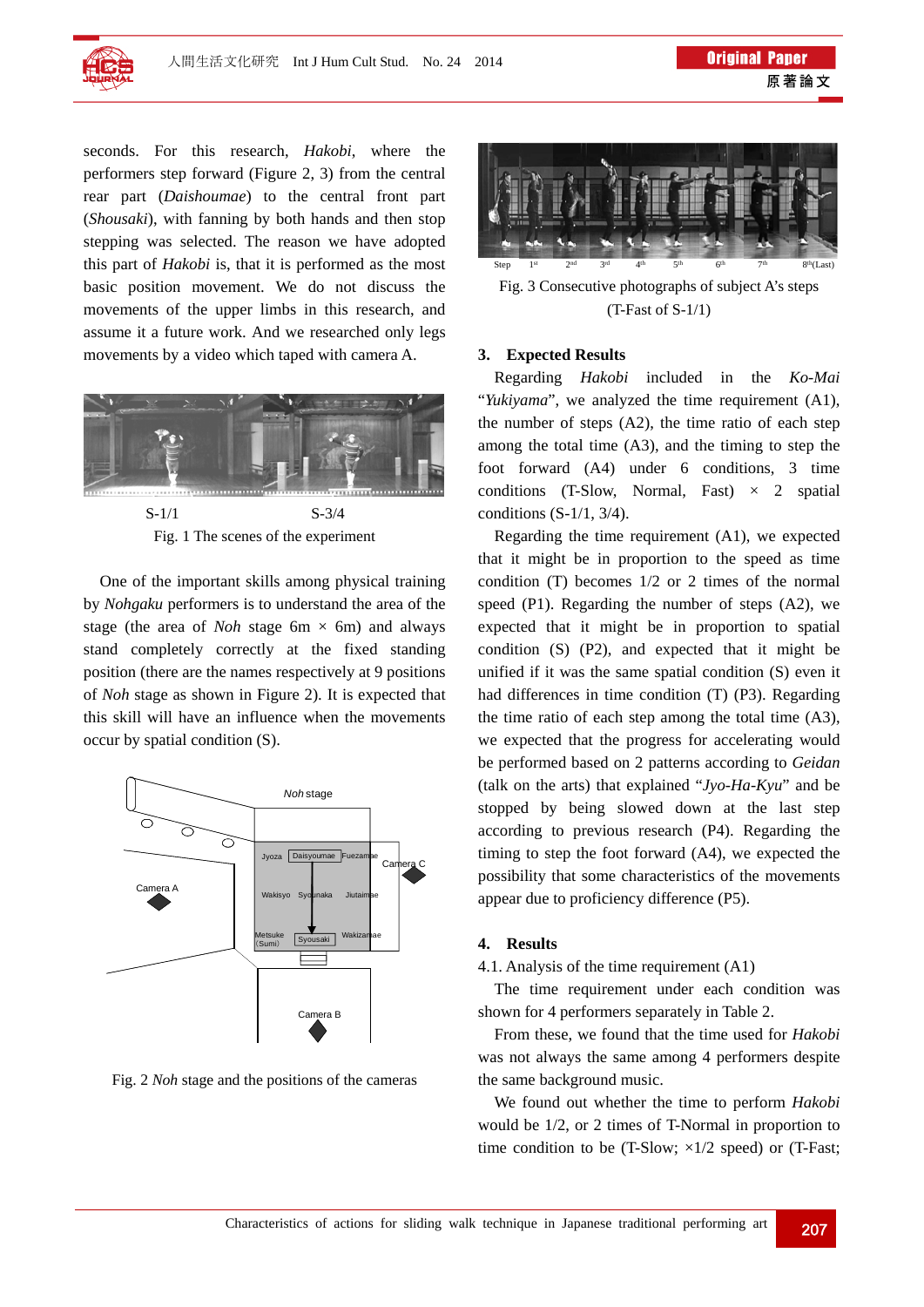

 $\times$ 2speed). As a result, the values for all the 4 performers were shortened under T-Slow condition within the range of 0.46 to 4.85 sec compared to 1/2 of the values in calculation, and under T-Fast the values became longer compared to 2 times of the values in calculation within the range of 0.36 to 0.78 sec. It means that the values were not in proportion to the speed of the music against our expectation, and all the values tend to come closer to the values of *Hakobi* under T-Normal condition. (P1)

Table 2 The time requirement for *Hakobi*

| Time condition(T)       | Slow Speed( $1/2 \times$ Speed) Nomal Speed( $1 \times$ Speed) |       |                                     |           | Fast Speed(2×Speed) |           |
|-------------------------|----------------------------------------------------------------|-------|-------------------------------------|-----------|---------------------|-----------|
| Spatial condition $(S)$ |                                                                |       | $1/1(3.0m)$ $3/4(2.3m)$ $1/1(3.0m)$ | 3/4(2.3m) | 1/1(3.0m)           | 3/4(2.3m) |
| Subject A               | 9.37                                                           | 9.60  | 6.01                                | 5.74      | 3.56                | 3.53      |
| Subject B               | 11.81                                                          | 12.21 | 7.33                                | 8.51      | 4.03                | 4.98      |
| Subject C               | 13.20                                                          | 12.61 | 7.23                                | 6.53      | 4.13                | 3.70      |
| Subject D               | 8.42                                                           | 10.13 | 6.63                                | 5.84      | 3.83                | 3.70      |
|                         |                                                                |       |                                     |           |                     |           |

Unit: sec

Considering the proficiency difference, subject B and C are thought to be a standard because both cases are almost the same under the T-Normal of S-1/1 condition. Subject A had a tendency of required time getting shorter than subject B and C. Subject D had also getting shorter totally but it showed the shortest difference under the condition of T-Slow of S-1/1.

### 4.2. Analysis of the number of steps (A2)

The relationship among time condition (T), spatial condition (S) and the number of steps is shown in Table 3. In this analysis, we considered the relationship between the changes of spatial condition (S) and the number of steps. Besides the adjustment in the number of steps, we focused on whether the performers make adjustments by step length.

When the area became smaller on the whole, the number of steps became from 2 to 4 steps fewer. (P2) However, under T-Normal and T-Fast conditions for subject A and under T-Slow condition for subject D, no change of the number of steps was found regardless of the size of the area. In these cases, we believed that the performers made adjustments for the size by the length of one step. We found that the number of steps was not unified among 4 performers against our expectation. We also found that there are some cases where the performers make adjustments for the change of spatial condition (S), not by the number of steps, but by the length of the steps. (P3)

| Table 3 The number of steps of 4 performers |
|---------------------------------------------|
| respectively                                |

| Time condition(T) Slow Speed( $1/2 \times$ Speed) Nomal Speed( $1 \times$ Speed) Fast Speed( $2 \times$ Speed) |    |   |    |    |    |   |
|----------------------------------------------------------------------------------------------------------------|----|---|----|----|----|---|
| Spatial condition(S) $1/1(3.0m)$ $3/4(2.3m)$ $1/1(3.0m)$ $3/4(2.3m)$ $1/1(3.0m)$ $3/4(2.3m)$                   |    |   |    |    |    |   |
| Subject A                                                                                                      | 10 | 8 | 10 | 10 | 8  | 8 |
| Subject B                                                                                                      | 10 | 8 |    | 6  | 8  | 6 |
| Subject C                                                                                                      | 10 | 8 | 10 | 8  | 10 | 6 |
| Subject D                                                                                                      | 8  | 8 | 8  |    | 8  | 6 |

Unit: step

Additionally, as there is a fundamental rule that performers start the step from the left leg and stop by right leg for *Hakobi* in *Nohgaku*, the number of steps necessarily gives an even number.

4.3. Analysis of the time ratio of each step among the total time (A3)

4.3.1. The characteristics of the changes of the time required for each step



Fig. 4 The time required per step seen in each *Hakobi* 

The time required is shown for each performance by percentage notation when one *Hakobi* is set as 100% in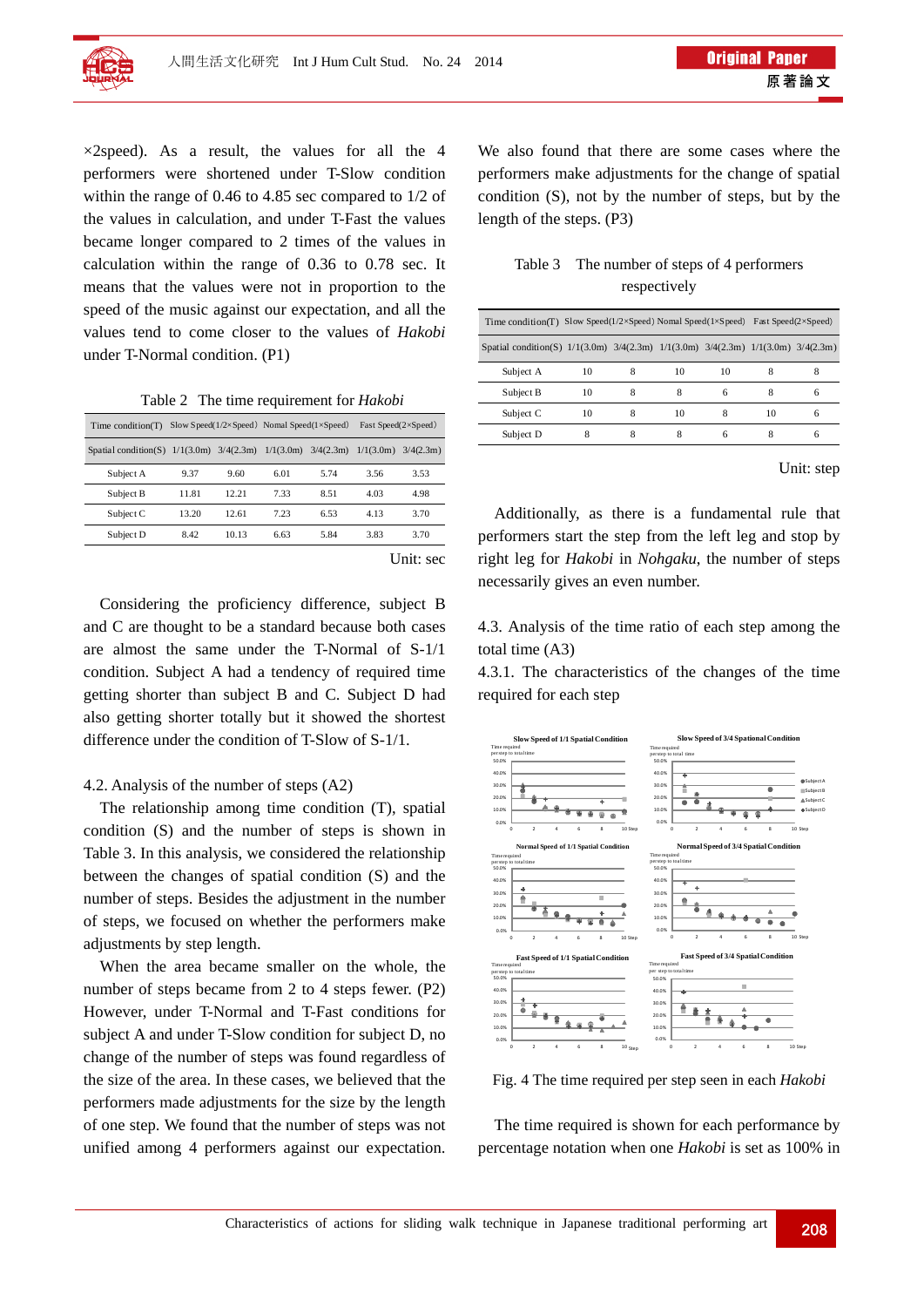

Figure 4. It was expected that the time required would become shorter from the  $1<sup>st</sup>$  Step based on 2 patterns, become longer at the Last Step and then stopping comes. As a result, it was confirmed that every *Hakobi* had a tendency to stop at the Last Step as expected. (P4) It was considered that there might be a difference between the rate of decrease from the  $1<sup>st</sup>$  Step to the  $3<sup>rd</sup>$ Step and the one in the  $4<sup>th</sup>$  Step. (P4)

According to the proficiency difference, subject B and C had the same patterns of decreasing about time required except the Last Step. Subject A had the same pattern with subject B and C except under the condition of T-Slow of  $S-3/4$  for  $1<sup>st</sup>$  Step. Subject D had obviously different pattern from  $1<sup>st</sup>$  Step to  $3<sup>rd</sup>$  Step of S-3/4 compared to other performers.

4.3.2. The specification of the step to adjust change of the speed

In order to confirm where the change of the speed occurs, we researched the most decreased Step and the most increased Step by comparing each value with the previous step after calculating the rate of the time required per step to the total time. The most decreased rate of Step to the previous step is shown for each of 4 performers in Table 4.

Table 4 Step with the most decreased rate compared to the previous step

| Time         | Slow Speed                  |                 | Nomal Speed       |                 | <b>Fast Speed</b>         |                               |
|--------------|-----------------------------|-----------------|-------------------|-----------------|---------------------------|-------------------------------|
| condition(T) | $(1/2\times S \text{peed})$ |                 | $(1\times Speed)$ |                 | $(2\times S \text{peed})$ |                               |
| Spatial      | 1/1                         | 3/4             | 1/1               | 3/4             | 1/1                       | 3/4                           |
| condition(S) | (3.0m)                      | (2.3m)          | $(3.0m)$ $(2.3m)$ |                 | (3.0m)                    | (2.3m)                        |
| Subject A    | $2^{nd}$                    | $2^{\text{rd}}$ | 2 <sup>nd</sup>   | $2^{nd}$        | $2nd=3rd$                 | $2^{\text{nd}}=3^{\text{rd}}$ |
| Subject B    | $2^{\text{rd}}$             | $3^{rd}$        | $3^{rd}$          | $2^{\text{rd}}$ | $2^{nd}$                  | $3^{rd}$                      |
| Subject C    | $2^{nd}$                    | $2^{\text{rd}}$ | 2 <sup>nd</sup>   | $2^{\text{rd}}$ | $2^{nd}$                  | 2 <sup>nd</sup>               |
| Subject D    | $2^{nd}$                    | $2^{nd}$        | 2 <sup>nd</sup>   | $2^{\text{rd}}$ | $3^{rd}$                  | 2 <sup>nd</sup>               |
|              |                             |                 |                   |                 |                           |                               |

Unit: Step

It was confirmed that there was a tendency that the most decreased Step in the time required in the total performances (3 time conditions (T-Slow, Normal, Fast)  $\times$  2 spatial conditions (S-1/1, 3/4)  $\times$  4 performers  $= 24$  performances) is the  $2<sup>nd</sup>$  Step (13/24 perform 54.2%) or the 3rd Step (10/24 perform 41.7%). Especially, in spatial condition  $S-1/1$ , the  $2<sup>nd</sup>$  Step tended to become the shortest (8/12 perform 66.7%). In S-3/4, the 3<sup>rd</sup> Step tended to become the shortest (7/12) perform 58.3%). On the other hand, the most increased Step compared to the previous step was the Last Step regardless of the condition for the area (24/24 perform 100%). From this result, we specified that the most decreased Step in the time required is the 2nd Step or the 3rd Step and the most increased Step is the Last Step. (P4)

4.3.3 Regularity for step in the decrease of the time required

Table 5 Logarithmic curve and  $R^2$  value



The process where the time required for step becomes shorter had the tendency that it decreased from the  $1<sup>st</sup>$  Step to the  $3<sup>rd</sup>$  Step and showed few changes after that. This decrease could not be expressed by linear function. Then we focused on the regularity in the decrease in the time required except for the Last Step. It showed the 2 different spatial conditions are added together (S-1/1+S-3/4) under the same time condition in Figure 5 by setting the percentage per step as x-axis by semi log graph. By approximating the data by log that set e (Napier's constant) as radix (Natural logarithm: hereinafter described as ln), we examined the possibility to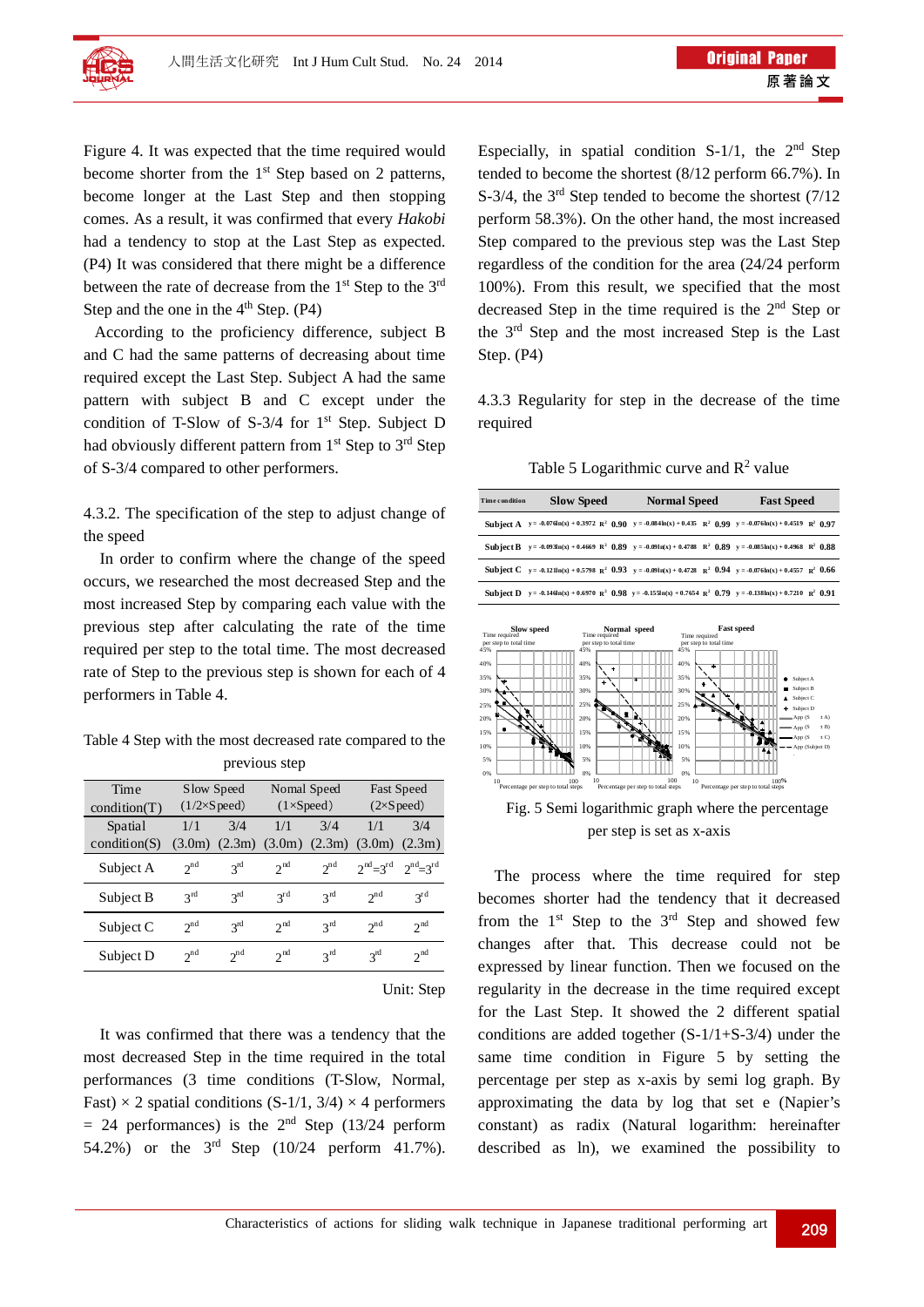

express the regularity of the decrease in the time required for step by using a function. The coefficient of In gained and  $R<sup>2</sup>$  value as coefficient of determination (goodness of fit) is shown in Table 5.

As a result, we found that all 4 performers have the same patterns that changed the time required dynamically in the process of  $2<sup>nd</sup>$  to the  $3<sup>rd</sup>$  Step. The trend had high rate on the  $R^2$  and it showed the trend of matching ln. We could say *Hakobi*'s acceleration except Last Step might show ln which had deficiency. About proficiency difference, the graph of subject B and C had a similar curve under the T-Normal condition. Therefore, we found this curve is expected as a standard. Subject A was a similar to the curve of subject B and C but subject D had another curve under the T-Normal and Fast conditions. Under the T-Slow, each performer had its own different curve.

Subject B and C had the higher rate of  $\mathbb{R}^2$  under T-Normal condition than the rate of other conditions. They showed the prod spread small. Subject A had the highest rate of  $\mathbb{R}^2$ , it was extreme high, 0.99 under T-Normal condition. Subject D had a high rate under the T-Slow condition among them.

4.4. Analysis for the timing to step the foot forward (A4)

The gait of the  $1<sup>st</sup>$  Step is shown in Figure 6. In Figure 7, calculation results for the time required for 1 step of *Hakobi* under the spatial condition S-1/1 (shown as the bar graph with a light color) and the timing for the next step (shown as the bar graph with a dark color) for each of 3 time conditions (T-Slow, Normal, Fast). In the bar graph with a dark color, when the value shown as  $*$  is the + direction, it means legs do not move. When the value shows the  $-$  direction, it means the time which the next step is moving before the stop stepping (by putting down the toe) of the previous step.

As a whole, when we focus on the stepping forward, the next stepping forward was performed before the stop stepping of the previous step after the  $4<sup>th</sup>$  Step. But when we focus on the stepping forward of the  $2<sup>nd</sup>$  to  $3<sup>rd</sup>$ Step by subject A and subject B shown as  $*$  mark, the next stepping forward was started after the previous step was completed.



Fig. 6 Gait of the 1st Step of *Hakobi* at Slow Speed (The upper row: subject A, the lower row from the left: subject B, subject C, subject D)



Fig. 7 Time required for each step of *Hakobi* and time from the front leg stop stepping to the next step starting

Thus, in order to confirm this tendency further, the time difference at the time of the stop stepping at the  $1<sup>st</sup>$  Step and the stepping forward of the  $2<sup>nd</sup>$  Step in the 24 performances in total (6 performances  $\times$  4 performers including the spatial condition of S-3/4 ) is shown in Table 6. When the value is  $+$ , it means that the  $2<sup>nd</sup>$  Step was performed after stopping the  $1<sup>st</sup>$  Step, and when the value is  $-$ , it means that the 2<sup>nd</sup> Step was performed before stopping the  $1<sup>st</sup>$  Step.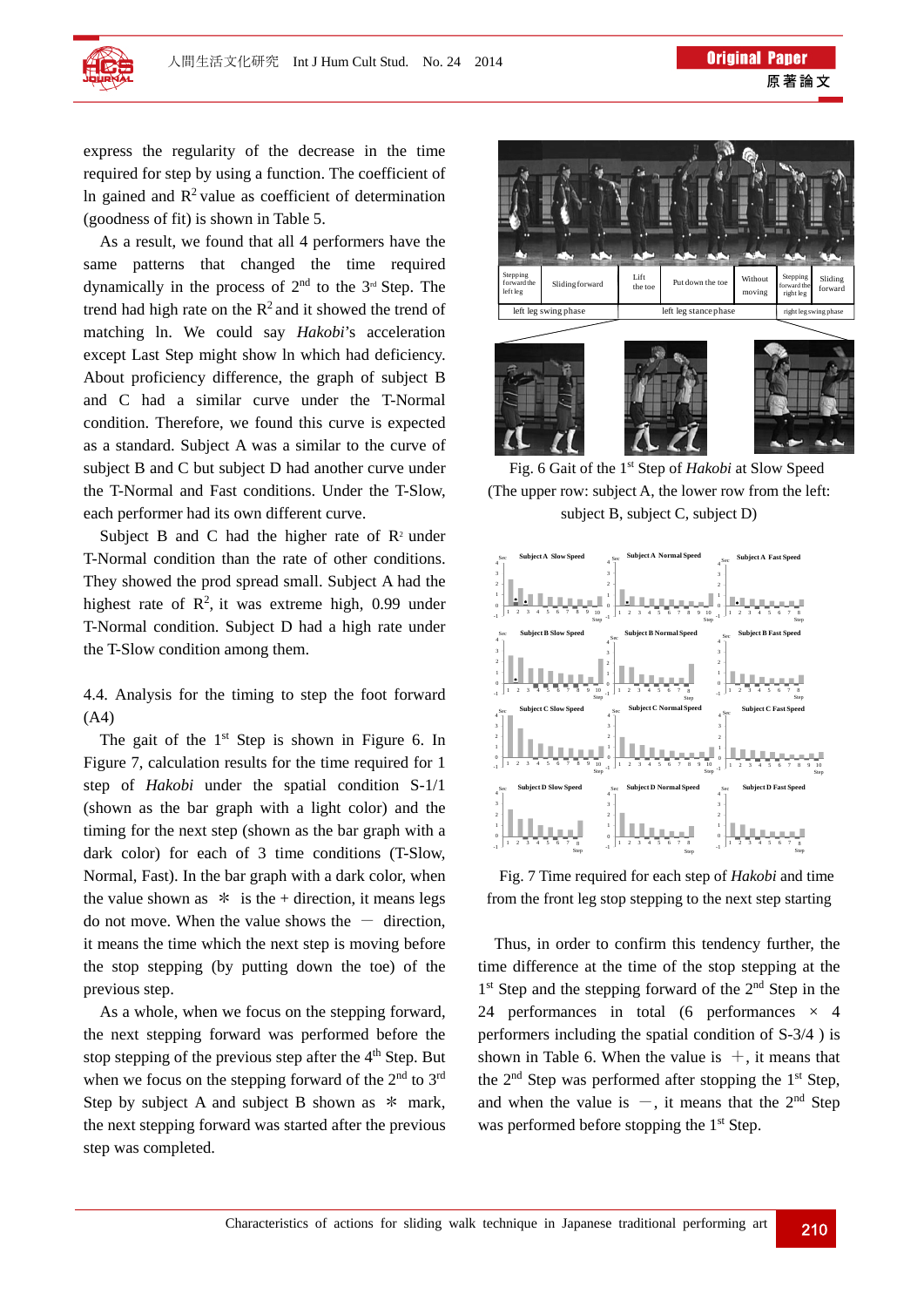Table 6 The time of the  $1<sup>st</sup>$  Step and the timing of the stepping forward for 2nd Step

| Time condition(T)           | Slow Speed( $1/2 \times$ Speed) Nomal Speed( $1 \times$ Speed) |          |          |          | Fast Speed(2×Speed) |          |
|-----------------------------|----------------------------------------------------------------|----------|----------|----------|---------------------|----------|
| $S$ patial condition( $S$ ) | 1/1                                                            | 3/4      | 1/1      | 3/4      | 1/1                 | 3/4      |
| Subject A                   | 0.333                                                          | 0.759    | 0.099    | 0.264    | 0.003               | 0.099    |
| Subject B                   | 0.010                                                          | $-0.528$ | 0.000    | 0.066    | $-0.165$            | $-0.363$ |
| Subject C                   | 0.000                                                          | 0.264    | $-0.066$ | 0.165    | $-0.165$            | $-0.132$ |
| Subject D                   | $-0.003$                                                       | 0.000    | $-0.033$ | $-0.033$ | $-0.330$            | $-0.132$ |
|                             |                                                                |          |          |          |                     |          |

Unit: sec

 In Table 6, through 3 time conditions (T-Slow, Normal, Fast) and 2 spatial conditions (S-1/1, 3/4), both the styles of  $2<sup>nd</sup>$  Step's timing to step forward after or before stopping the  $1<sup>st</sup>$  Step were mixed, as seen in 10 performances shown in the dark color.

About the proficiency difference, subject B and C had a style that performed the  $2<sup>nd</sup>$  Step started after stopping  $1<sup>st</sup>$  Step under the T-Normal of S-3/4 conditions. It also had the same pattern under the T-Slow but didn't have under the T-Fast. Subject A had the same pattern under all conditions. Subject D didn't have any. From this view, we could expect the proficiency deference on the timing for starting sliding. (P5)

### **5. Discussion**

By examining the results from the viewpoint of proficiency difference, we will review the specification of the step that changed the speed was extracted (E1) and the skills for speed adjustment (E2).

From the results of the time requirement (A1), when time condition (T) is adjusted to T-Slow:  $\times 1/2$ condition or T-Fast:  $\times 2$  condition, against the expectation that the time used for *Hakobi* might be equally proportionate, the results were found to become close to *Hakobi* under T-Normal condition for 4 performers in common.(P1) Subject D had the tendency to make the rate for the change of the speed smaller compared to the subject B and C. Especially it was considered that the performance at the Slow Speed has a high degree of difficulty compared to the one at the Fast Speed. The hypothesis that the performance at the Slow Speed has a high degree of difficulty corresponds to the results that the mastering of the low speed on average has a high degree of difficulty, in the research regarding the developmental processes for *Ko-Mai* of *Kyogen* [22]. Additionally, it also corresponds to the research that it is difficult for infants as well to master slow movement and tempo in the process of learning the movements or tempos [23].

From the results for the number of steps (A2), it seemed that there was a tendency that the number of steps increases or decreases proportionately for 4 performers in common. (P2) However, it was also found that there was hardly any difference between subject A under T-Normal and T-Fast conditions and subject D under T-Slow condition despite the difference in the area. From this, we found that there are some cases where the adjustment for *Hakobi* might be made not only by the number of steps but also by the length of the steps. (P3) This indicated that it was different from the result of *Geidan*, that was always performed with the same steps on the same distance  $[3]$ .

From the results that examined the time ratio of each step among the total time (A3), we took the same result as the expectation that the performer reduced his speed and stopped at the Last Step after 2 patterns of accelerations. (P4) Through these results for the Last Step, we identified the research  $[19]$ . 2 patterns were considered to be separated from the  $1<sup>st</sup>$  Step to the  $3<sup>rd</sup>$ Step and the one after the  $4<sup>th</sup>$  Step. Therefore, we assume " $Jyo$ " as from the 1<sup>st</sup> Step to the 3<sup>rd</sup> Step and "*Ha*" as the one after the  $4<sup>th</sup>$  Step. In short, the speed was accelerated at  $1<sup>st</sup>$  to the  $3<sup>rd</sup>$  Step, became top speed at the  $4<sup>th</sup>$  Step and kept the top speed until stopped stepping at the Last Step by *Hakobi*. These results were corresponded to the explanation talked about the movement from "*Jyo-Ha-Kyu*" in *Geidan*. After we also focus on the characteristics where there is a big changing point from the  $2<sup>nd</sup>$  Step to the  $3<sup>rd</sup>$  Step and examined the possibility to show the regularity of the change of the speed for the step from "*Jyo*" to "*Ha*" by utilizing log, we found the possibility to show by natural logarithm (ln). Subject B, C and A had the high rate of  $\mathbb{R}^2$  under Normal Speed condition. From these, we found that the process of *Hakobi* from "*Jyo*" to "*Ha*" is natural to consider the continuous changes and that the pattern for the changes have characteristics to raise the rate to correspond to natural logarithm (ln).

From the results of the timing to step the foot forward (A4), when performing *Hakobi* where the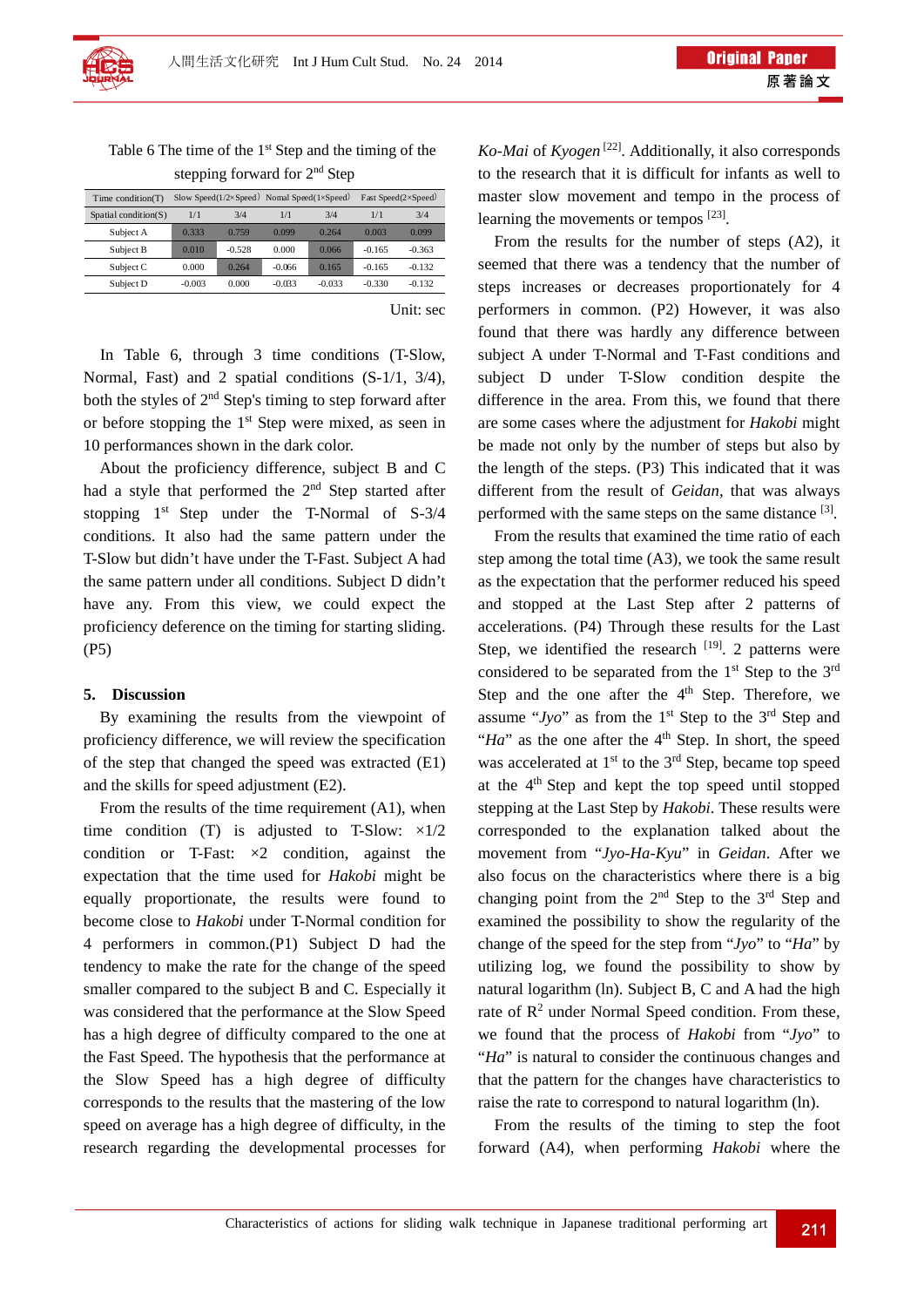

speed changed greatly from the  $2<sup>nd</sup>$  Step to the  $3<sup>rd</sup>$  Step, we found that there was special skill that was thought to be related to the timing of stepping forward of the 2<sup>nd</sup> Step and the 3<sup>rd</sup> Step. That means the skill to step forward after stopping the previous step. (P5) This skill appeared in the  $2<sup>nd</sup>$  Step frequently. Subject B and C had it under 2 conditions and subject A had it in every conditions. But Subject D didn't have any. With this fact, the skill is correspondent to proficiency difference. This result significantly reflects when these performers start their training. In the research regarding the characteristics of the movements for the  $2<sup>nd</sup>$  Step in Dance, there is a research about *Nihon Buyo* [24] that the slowness in progressing the  $2<sup>nd</sup>$  Step represented the femininity. Moreover, in the research regarding the timing to step forward the  $2<sup>nd</sup>$  Step when performing the representative activities subject to *Kyogen* performers and *Kyogen* learners <sup>[19]</sup>, there was a tendency that corresponded to the research that the stepping forward for the 2nd Step by *Kyogen* performers was later than that of *Kyogen* learners. So, this research reports "this tendency produced "*Tame*" ※3 which is the characteristics of the movements for *Kyogen*". However, it is understandable that the skill to step forward after stopping the previous step gained by this research should be one of the skills that produce "*Tame*" mentioned as the characteristics of the movements for *Kyogen* as well.

These results show that the speed is accelerated on the  $2<sup>nd</sup>$  Step or the  $3<sup>rd</sup>$  Step, and decelerate on the Last step (E1). Regarding the skills for speed adjustment (E2), we found that there is a skill to adjust by the length of the step as well as by the number of steps in order to adjust spatial condition (S). And there is also a skill for "*Tame*" to delay the stepping forwards of the leg in the  $2<sup>nd</sup>$  Step or the  $3<sup>rd</sup>$  Step. By utilizing these skills to produce rhythm and tempo, "*Jyo-Ha-Kyu*" of *Hakobi* has been produced. Especially, it was found that the process from "*Jyo*" to "*Ha*" among "*Jyo-Ha-Kyu"* has the possibility to have a series of flow with regularity according to ln.

We discuss why Kyogen performers need to start their training from their childhood to gain the skill of "*Jyo-Ha-Kyu"* in *Hakobi*. Regarding acquisition of the movement "*Tame*", we analyzed the researches for the skills for offense in basketball in the sports movements [25], or there is "*Ma*" for the posture in the air to reserve grounded legs for stepping forward for the experts of standing quintuple jump competition  $[26]$  and there is a research for the methods to practice for the acquisition process. Besides, research regarding the tempo for the steps, there are some study groups for the skills for jumping competition in athletics, such as long  $jump^{[27],[28]}$ , jumping ability <sup>[29]</sup>. In these researches, by examining proficiency difference and the characteristics of the movement, they try to acquire the training which improves the records. Actually, it is reported that the movements such as "*Tame*" have been acquired by the training for a certain period.

Additionally, regarding the process of the acquisition of skillfulness for the exercise since childhood, there are a lot of study groups that adopt the movement for running  $[30]$ , continuous jump with one leg  $[31]$ , the movement for throwing  $[32]$  or the movement for jumping <sup>[33]</sup>. In these researches, it is reported that the acquisition of the exercise is in proportion to the period of the significant development of the nervous system and the exercise would be acquired mostly by the age of 7 to  $11^{[31],[34],[35]}$ .

On the other hand, when examining the research where the time of initiating and the ability of music by understanding the rhythm of "*Jyo-Ha-Kyu*", from the research where the age when the training was initiated and the cortical area that influences exercise in the brain [36], and the degree of relationship between the exercise of fingers or the improvement of the skills for auditory sensation  $[37]$ , were examined, it is reported that there is a big difference in the performances and also a structural difference of cortical spinal tract in brain between over 7 years old or under 7 years old [38]. In short, the training for music is thought to be useful to start the training by the age of 6 years old from the viewpoint of plasticity of the brain [37].

As mentioned above, to acquire the skill with the factor of rhythm and music tempo requires their early start of training. Therefore, we can interpret Living national treasure's words "we cannot acquire the skills of *Hakobi* as "*Jyo-Ha-Kyu*" unless we start the training from our childhood." as "*Jyo-Ha-Kyu*" in *Hakobi* includes the factors of rhythm and music tempo in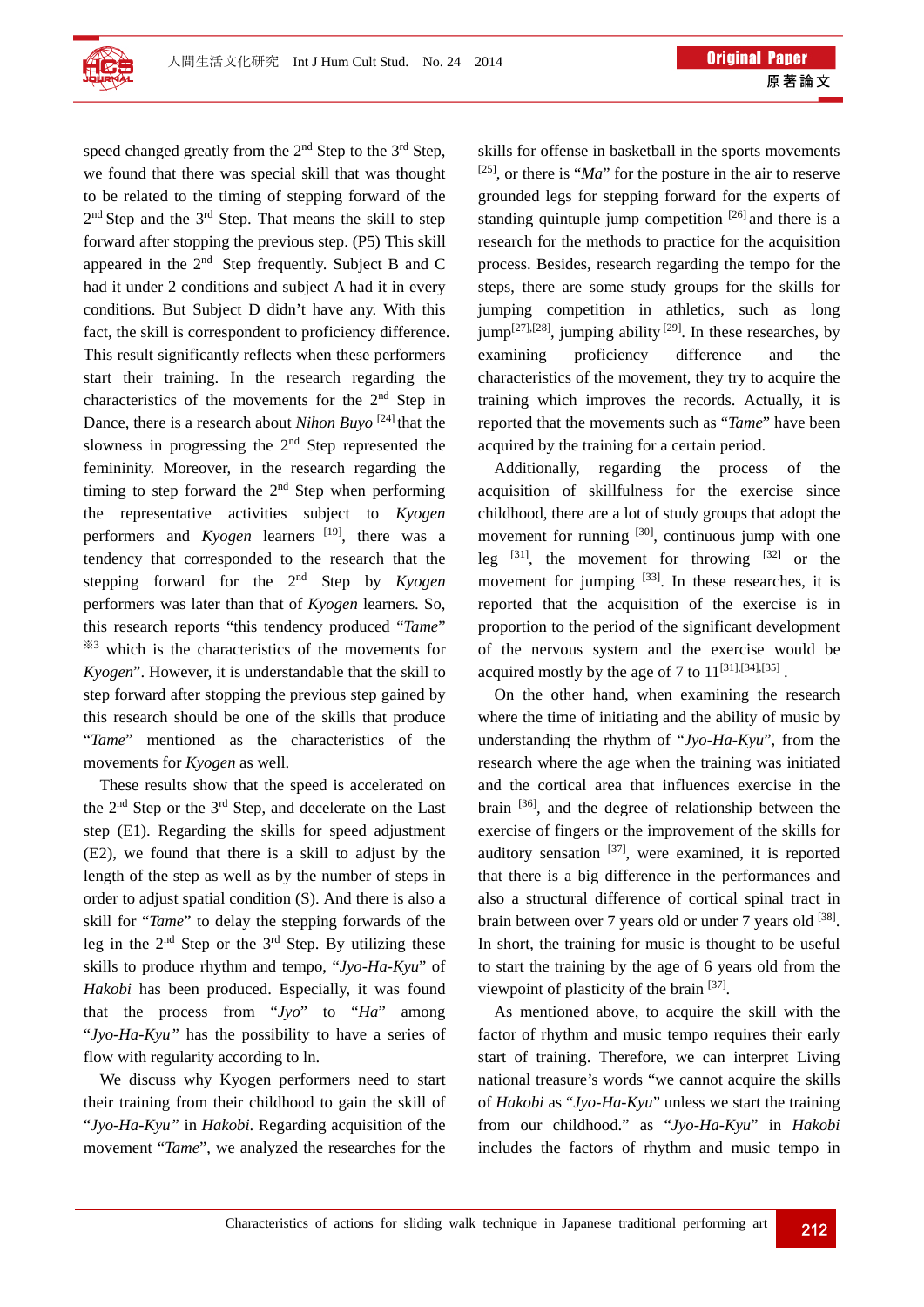

addition to the kinematic factors.

## **6. Conclusion**

In this research, we analyzed *Hakobi*. *Hakobi* the sliding walk is one of the representative performance skills in Japanese traditional performing arts. It is important especially in *Hakobi* of *Nohgaku* to perform along with the rhythm called "*Jyo-Ha-Kyu*". Regarding the rhythm for "*Jyo-Ha-Kyu*", we could see variously explained by *Geidan* (talk on the arts). So it is said that it is impossible to master *Hakobi* with the rhythm of "*Jyo-Ha-Kyu*" unless the training was started since childhood. Then, with 4 *Kyogen* performers including an expert (Living national treasure) as a target, we decided to record *Hakobi* with "*Jyo-Ha-Kyu*" performed on *Noh* stage and analyze it. For implementation, we set time conditions and spatial conditions variously and tried to clarify the skills for *Hakobi* quantitatively by using proficiency difference as a clue. In the previous studies for proficiency difference, the number of years or history of awarded prize would be used for the identification of proficiency in many cases. However, in this study, we examined from the standpoint of the identification whether the training was started from childhood. From these discussions, we succeeded to explain the rhythm of "*Jyo-Ha-Kyu*" quantitatively. The main results gained are as follows.

1) We found the skill to perform the adjustment of the speed; the 2 existing skills, the ability to adjust the length of the step and the skill for "*Tame*" that delays the timing to step forward.

2) According to setting the musical conditions experimentally as Slow Speed  $(x1/2)$  and Fast Speed  $(x2)$ , spatial condition as narrow  $(x3/4)$ , we found tendency that the value became close to the one at the time of Normal (1/1) rather than the one that is proportionate in the calculation in 4 performers commonly. Especially, under musical condition, the proficiency difference appeared most clearly at the time of adjustment under Slow Speed  $(\times 1/2)$  condition. 3) Among "*Jyo-Ha-Kyu*", "*Kyu*" would be performed at the Last step. Regarding "*Jyo*" and "*Ha*", we found that  $2<sup>nd</sup>$  Step to the  $3<sup>rd</sup>$  had changes point of the speed. Moreover, we found the pattern of the change from

"*Jyo*" to "*Ha*" had regularity following natural logarithm (ln).

4) From the previous researches, it was acquired that the skill with the factor of rhythm and music tempo requires their early start on training. Therefore, we can interpret Living national treasure's words "we cannot acquire the skills of *Hakobi* as "*Jyo-Ha-Kyu*" unless we start the training from our childhood." as "*Jyo-Ha-Kyu*" in *Hakobi* includes the factors of rhythm and music tempo in addition to the kinematic factors.

We would like to promote the study to utilize this skills for adjustment acquired in this research, at the actual field of *Kyogen* performing.

### **Comment**

1. Living national treasure is the person who is approved as holding Intangible Cultural Properties designated by Minister of Education, Culture, Science and Technology. There are 3 *Kyogen* performers designated as Living National Treasure as of April 2014.

2. *Ko-Mai* is dance performance of *Kyogen*. It used as the educational material for physical training for *Kyogen* performers and also performed on the real stage <sup>[3]</sup>. The dancer performs his dancing for  $1\sim 3$ minutes with *Ko-Uta* (which is sung by the *Ji-Utai* performer) after the dancer (who is singing the first phrase) standing up from the position with one sitting on the nee. In this research, each performer danced along with the music of DVD (Kyogen of Yamamoto Tojiro: Masuda and Yamamoto Editor., Manufactured by Japan Traditional Cultures Foundation., Distributed by Victor Entertainment, INC., JAPAN, 2007) without singing by himself .

3. "*Tame"* is skill of little delay in time called "Ma" before performing next movement or next music performance.

### **Acknowledgement**

On implementing this study, we have received courteous cooperation enormously from Mr. Tojiro Yamamoto, Mr. Norishige Yamamoto, Mr. Norihide Yamamoto, and Mr. Takashi Wakamatsu as *Kyogen*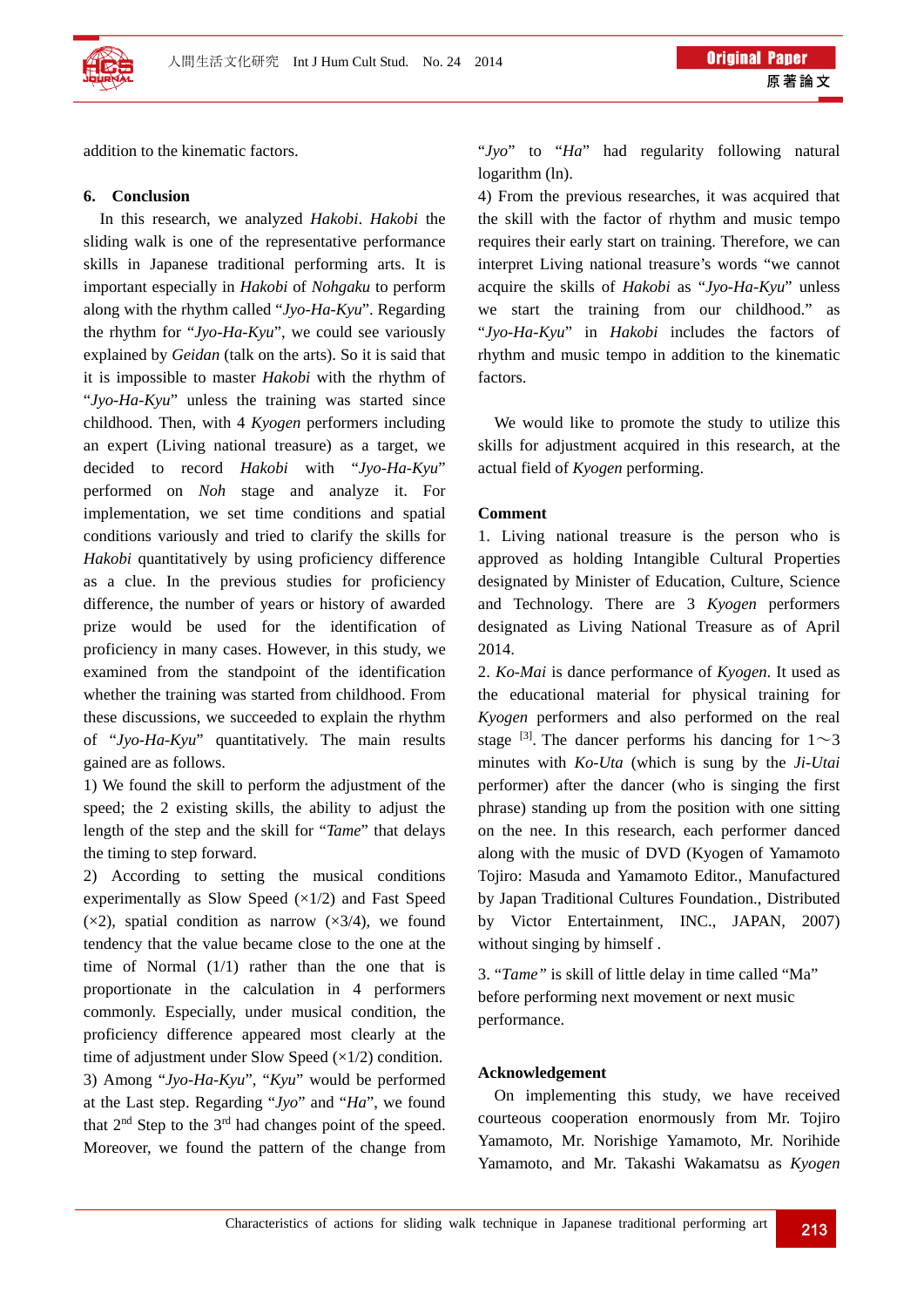

performers. On the experiment and analysis, we have received generous support from Prof. Kazuhiro Ueda, Interfaculty Initiative in Information Studies, The University of Tokyo. We also have received courteous cooperation from Mr. Yuki Narita and Mr. Tetsuro Sakura, Morita laboratory, Graduate school of Science and Technology, Keio University. We would like to express gratitude here.

## **Sources**

- [1] Fujita, Hiroshi. "Suriashi Colum". Nihon-Buyo-Handbook. 1<sup>st</sup> ed., Sanseido Publishing, 2001, p. 251. (in Japanese)
- [2] Gibo, Eijiro. "Ryukyu-Buyo-Nyumon". 4th ed., Naha-Shupansha, 1996, p. 343. (in Japanese)
- [3] Yamamoto, Tojiro. "Kyogen-no-kotodama". 1st ed., Tamagawa University Press, 2002, p. 33, p. 32, p. 30. (in Japanese)
- [4] Omote, Akira et al. "Shugyoku- Tokuka", "Fushikaden , NenraikeikoJoujou". Zeami Zenchiku. 2nd ed. , Iwanami Shoten, 1975, p. 191, p. 15-20. (in Japanese)
- [5] Konparu, Kunio. "Noh-he-no-sasoi : Jyo-Ha-Kyu-to-Ma-no-science". 5th ed., Tankosha Publishing, 1980, p. 203. (in Japanese)
- [6] Ono, Yukie. "Kyogen-no-Utai-to-Shimai Colum". Kyogen-ni-access. 1st ed., Tankosha Publishing, 2004, p. 89. (in Japanese)
- [7] Yamamoto, Tojiro et al. "Ctyu-Kou-sei-no-tame-no-Kyogen-Nyumon". 1st ed., Heibonsha Limited, Publishers, 2005, p. 55-56. (in Japanese)
- [8] Nomura, Mansai. "Arukikata Colum". Amimoto, N. Editor. What is Kyogen?. 1st ed., Hinoki Shoten, 2003, p. 48. (in Japanese)
- [9] Ymananaka, Reiko. "Jyo-Ha-Kyu Colum". Matsuoka, S. Editor. Noh-tte-nani? Noh Handbook. 1st ed., Shinshokan, 2000, p. 231. (in Japanese)
- [10] Yoshimura, Mitsu et al. A Trial for Identifying and Characterizing Typical Parts of Japanese Dancing. The Institute of Electronics, Information and Communication Engineers. 2001, J84-D- II(12), p. 2644-2653. (in Japanese)
- [11] Sakata, Mamiko et al. Analysis of Motions for

Multiple Roles in Nihon Buyo: Quantitative Analysis of Leg Movement in "Hokushu". Proceedings of the Institute of Statistical Mathematics. 2007, 55(2), p. 235-254. (Japanese with English abstract)

- [12] Shinoda, Yukitaka et al. Motion Analysis System for Instruction of Nihon Buyo using Motion Capture. The Institute of Electrical Engineers of Japan. 2011, Trans. FM, 131(4), p. 270-276. (Japanese with English abstract)
- [13] Kobayashi, Yui et al. Relationship between basic movements and rerationship pattern in Kyogen: An instance of Okura-ryu, Yamamoto-ke. Japan Journal of Physical Education, Health and Sport Sciences. 2000, 45(1), p. 77-88. (Japanese with English abstract)
- [14] Morita, Yui et al. Nihon-no-Kotengeinou-ni-mirareru-kokyugihou. Japanese Journal of Biomechanics in Sports and Exercise, 2005, 9(2), p. 138-145. (in Japanese)
- [15] Shibuya, Tomonori et al. Asynchronous Relation between Body Action and Breathing in Bunraku: Uniqueness of Manner of Breathing in Japanese Traditional Performing Arts. Cognitive Studies, 2012, 19(3), p. 337-364. (Japanese with English abstract)
- [16 a] Morishita, Harumi et al. Buyo-ni-okeru-hokou-dousa-no-kenku : Suriashi-no-hoyo-ni-tuite. Journal of Health, Physical Education and Recreation, 1979, 29(1), p. 46-51. (in Japanese)
- [16 b] Morishita, Harumi et al. Buyo-ni-okeru-hokou-dousa-no-kenku : Suriashi-no-kindenzu-oyobi-yukahanryoku . Journal of Health, Physical Education and Recreation, 1979, 29(2), p. 121-126. (in Japanese)
- [17] Yoshioka, Shinsuke et al. Kinetic features of sliding walk in Nogaku. Journal of Trainology, 2012, 1(1), p. 10-13.
- [18] Tamaki, Akiko et al. A Three-dimensional Analysis of "Walking" in Ryukyuan dance : Classical Female dance "Deha". Center of Educational Research and Development bulletin, 2003, 10, p. 139-145. (in Japanese)
- [19] Kobayashi, Yui. The characteristic movement of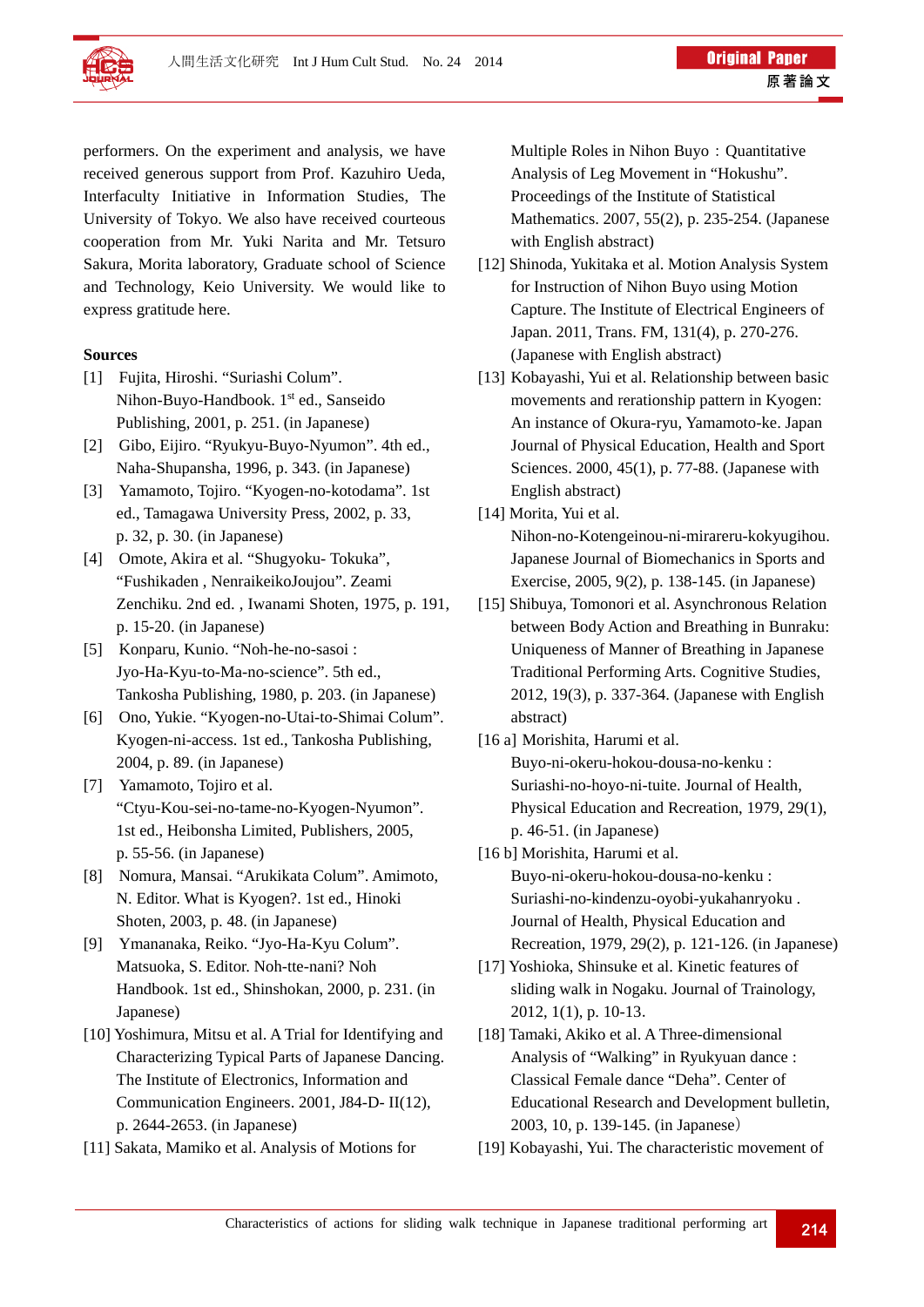kamae, hakobi, and shosa in Kyogen : center of gravity and speed of steps. Japanese Journal for Comparative Studies of Dance, 1999, 5(1), p. 33-41. (Japanese with English abstract)

- [20] Hirata, Etsuro. "Mamotte-horobiyo". Tojiro-no-Kyogen-wo-mirukai.Editor. Kyogen of Yamamoto Tojiro. Shinjinbutu Orai, 1993, p. 121-132. (in Japanese)
- [21] Kobayashi, Yui. Ochanomizu University master thesis. 1996, unpublished .
- [22] Narita,Yuki et al. Anaylsis of Learning Process in "Kyogen-komai" Focusing on Body Motion and learning Task. Japanese Journal for Comparative Studies of Dance, 2009,  $14 \cdot 15(1)$ , p. 44-56. (Japanese with English abstract)
- [23] Sasaki, Reiko. Kodomo-no-Rhythm-to-Ugoki-no-Hattatu. Journal of the Society of Biomechanisms, 2012, 36(2), p. 73-78. (in Japanese)
- [24] Yoshimura Mitsu et al. Feature Analysis of the Primitive Motion Okuri in Japanese Traditional Dance. Information Processing Society of Japan, SIG Technical Report, 2004, 2004-CH-61, p. 41-48 . (Japanese with English abstract)
- [25] Kiba, Kazufusa et al. Features of the dribble steal play movement in basketball, using a backcross step. Research Journal of Sports Performance, 2014, 6, p. 23-35. (Japanese with English abstract)
- [26] Kondo, Ryosuke et al. A training method for improving the "standing five-step jumping distance" based on one month's experience of a university short distance athlete. Research Journal of Sports Performance, 2013, 5, p. 102-116. (Japanese with English abstract)
- [27] Tohata, Yosuke et al. Drill for teaching a hip-driven take-off in the long jump : University male long jumper whose results had been poor due to his knee-driven take-off. Research Journal of Sports Performance, 2010, 2, p. 194-206. (Japanese with English abstract)
- [28] Aoyama, Kiyohide et al. A case study on qualitative and quantitative factors that influence national top long jumper's performances and their relationship : From the athletes' introspection and

biomechanical analysis. Japan Journal of Physical Education, Health and Sport Sciences, 2009, 54(1), p. 197-212. (Japanese with English abstract)

- [29] Endo, Toshinori et al. Development of Running and Footwork Abilities from a Viewpoint of Jumping Ability Characteristics. International Journal of Sport and Health Science, 2008, 6, p. 120-127.
- [30] Miyamaru, Masashi.

Seicyou-ni-tomonau-Sounouryoku- no-hattatu : hashiri-hajime-kara-seijin-made. Japanese Journal of Sports Sciences, 1995, 14(4), p. 427-434. (in Japanese)

- [31] Maruhashi, Hirokazu et al. Development Characteristic on the Performance and the Movement of Single Leg Consecutive Hopping jumps in Childhood. Annals of Fitness and Sports Sciences, National Institute of Fitness and sports in Kanoya, 2011, 42, p. 1-10. (Japanese with English abstract)
- [32] Roberton, Mary Ann et al. Predicting Children's Overarm Throw Ball Velocities From Their Developmental Levels in Throwing. Research Quarterly for Exercise and Sport, 2001, 72(2), p. 91-103.
- [33] Morishita, Haruimi et al. Hop-kei-Rhythmdousa-no-hattatu-to-training-notekijisei. Journal of health, Physical Education and Recreation, 1995, 45(6), p. 439-444. (in Japanese)
- [34] Sasaki, Reiko. Nyuyouji-no-Dousa-Kakutoku-to-Syujyuku. Kodomo-to-hatuikuhattatu, 2014, 11(4), p. 213-217.( in Japanese)
- [35] Clark, E. Jane et al. "The Mountain of Motor Development : A Metaphor". Clark, J E. & Humphrey, J. Editor. Motor development: Research and reviews. NASPE Publications , 2002, 2, p. 163-190.
- [36] Imfeld, Adrian et al. White matter plasticity in the corticospinal tract of musicians: A diffusion tensor imaging study. NeuroImage, 2009, 46(3), p. 600-607.
- [37] Hyde, L. Krista et al. The Effects of Musical